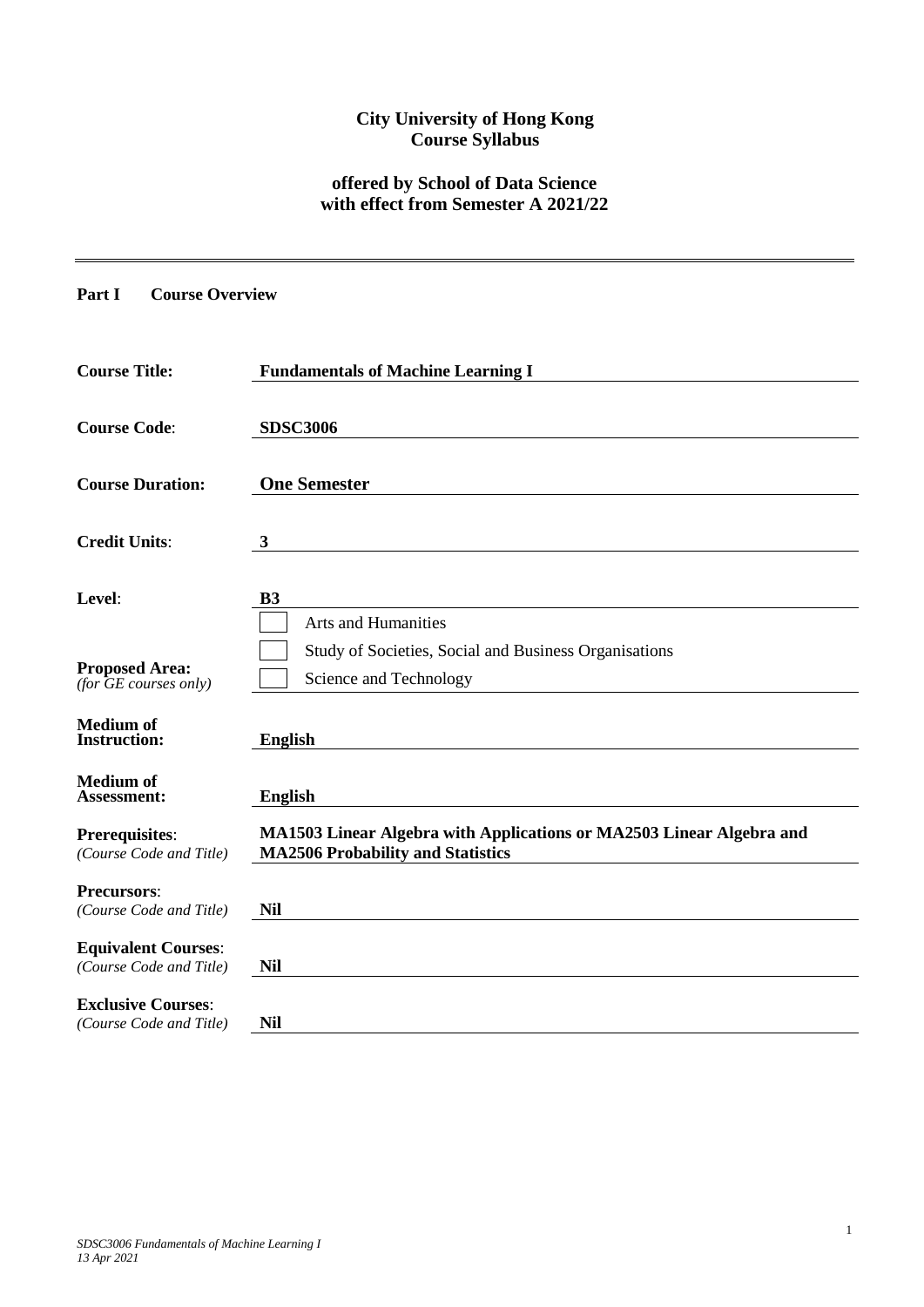## **Part II Course Details**

### **1. Abstract**

*(A 150-word description about the course)*

This introduction course provides students with an extensive exposure to the fundamental elements of machine learning. This course will cover the classic statistical learning and the modern machine learning methods, with the focus on supervised learning. Topics cover the elementary concepts and general principles, classification, regularization, linear model, model selection, neural network models.

### **2. Course Intended Learning Outcomes (CILOs)**

*(CILOs state what the student is expected to be able to do at the end of the course according to a given standard of performance.)*

| No. | CLOS <sup>#</sup>                                                                  | Weighting*<br>(i f)<br>applicable) | Discovery-enriched<br>curriculum related<br>learning outcomes<br>(please tick where |    |    |
|-----|------------------------------------------------------------------------------------|------------------------------------|-------------------------------------------------------------------------------------|----|----|
|     |                                                                                    |                                    | appropriate)                                                                        |    |    |
|     |                                                                                    |                                    | Al                                                                                  | A2 | A3 |
| 1.  | Explain clearly fundamental principles and methods of<br>machine learning          | 20%                                | V                                                                                   |    |    |
| 2.  | Classify various learning tasks and select appropriate<br>machine learning methods | 20%                                | N                                                                                   |    |    |
| 3.  | Apply machine learning techniques and algorithms to                                | 30%                                | $\sqrt{}$                                                                           |    |    |
|     | datasets and assess the performance by error analysis                              |                                    |                                                                                     |    |    |
| 4.  | Solve practical problems using machine learning methods                            | 30%                                |                                                                                     |    |    |
|     |                                                                                    | $\lambda$ $\sim$ $\sim$ $\lambda$  |                                                                                     |    |    |

*\* If weighting is assigned to CILOs, they should add up to 100%.* 100%

*# Please specify the alignment of CILOs to the Gateway Education Programme Intended Learning outcomes (PILOs) in Section A of Annex.* 

#### *A1: Attitude*

*Develop an attitude of discovery/innovation/creativity, as demonstrated by students possessing a strong sense of curiosity, asking questions actively, challenging assumptions or engaging in inquiry together with teachers.*

### *A2: Ability*

*Develop the ability/skill needed to discover/innovate/create, as demonstrated by students possessing critical thinking skills to assess ideas, acquiring research skills, synthesizing knowledge across disciplines or applying academic knowledge to self-life problems.*

A3: *Accomplishments*

*Demonstrate accomplishment of discovery/innovation/creativity through producing /constructing creative works/new artefacts, effective solutions to real-life problems or new processes.*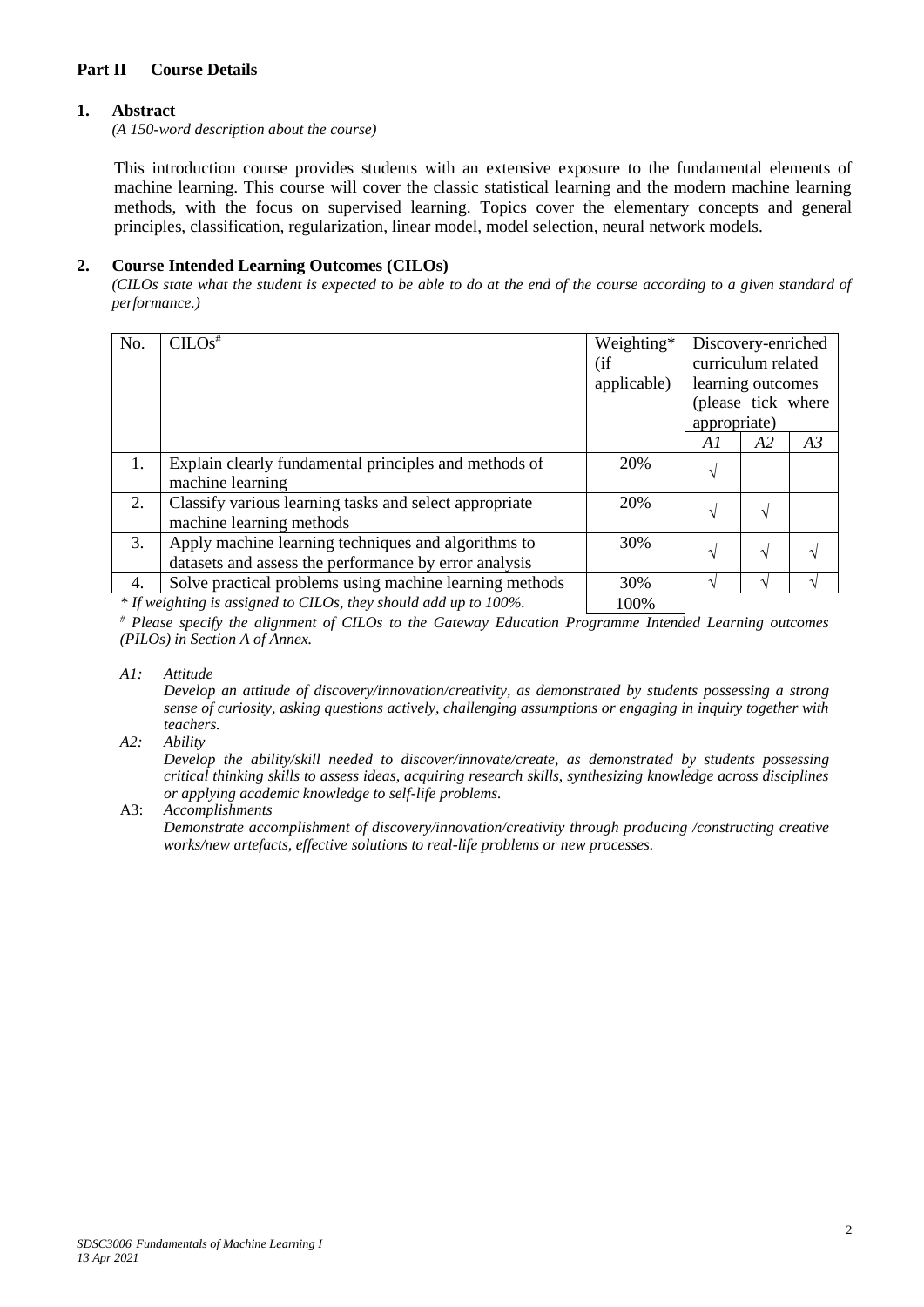## **3. Teaching and Learning Activities (TLAs)**

*(TLAs designed to facilitate students' achievement of the CILOs.)*

| <b>TLA</b> | <b>Brief Description</b>                | CILO No. |          |  |  | Hours/week<br>(if applicable) |  |
|------------|-----------------------------------------|----------|----------|--|--|-------------------------------|--|
|            |                                         |          |          |  |  |                               |  |
| Lecture    | Formal lectures                         |          | $\Delta$ |  |  | 2 hours/week                  |  |
| Laboratory | Applying machine learning algorithms to |          | $\Delta$ |  |  | 1 hour/week                   |  |
| work       | datasets and understanding results      |          |          |  |  |                               |  |

### **4. Assessment Tasks/Activities (ATs)**

*(ATs are designed to assess how well the students achieve the CILOs.)*

| <b>Assessment Tasks/Activities</b>     | CILO No. |   |  |   | Weighting* | Remarks                                                                                                                                                                                                             |
|----------------------------------------|----------|---|--|---|------------|---------------------------------------------------------------------------------------------------------------------------------------------------------------------------------------------------------------------|
|                                        |          | 2 |  | 4 |            |                                                                                                                                                                                                                     |
| Continuous Assessment: 50%             |          |   |  |   |            |                                                                                                                                                                                                                     |
|                                        | ٦        | V |  | ٦ |            |                                                                                                                                                                                                                     |
| Homework assignments                   |          |   |  |   | 30%        | These are skills based<br>assessment to enable students to<br>demonstrate the basic concepts,<br>methods and algorithms of<br>machine learning, and<br>applications of learning<br>algorithms in some applications. |
| Project                                | N        | ٦ |  |   | 20%        | The assignment provides<br>students chances to demonstrate<br>their achievements on machine<br>learning methods learned in this<br>course.                                                                          |
| Examination: 50% (duration: 2 hours)   |          |   |  |   |            |                                                                                                                                                                                                                     |
| Examination                            |          |   |  |   | 50%        |                                                                                                                                                                                                                     |
| *The weightings should add up to 100%. |          |   |  |   | 100%       |                                                                                                                                                                                                                     |

For a student to pass the course, at least 30% of the maximum mark for the examination must be obtained.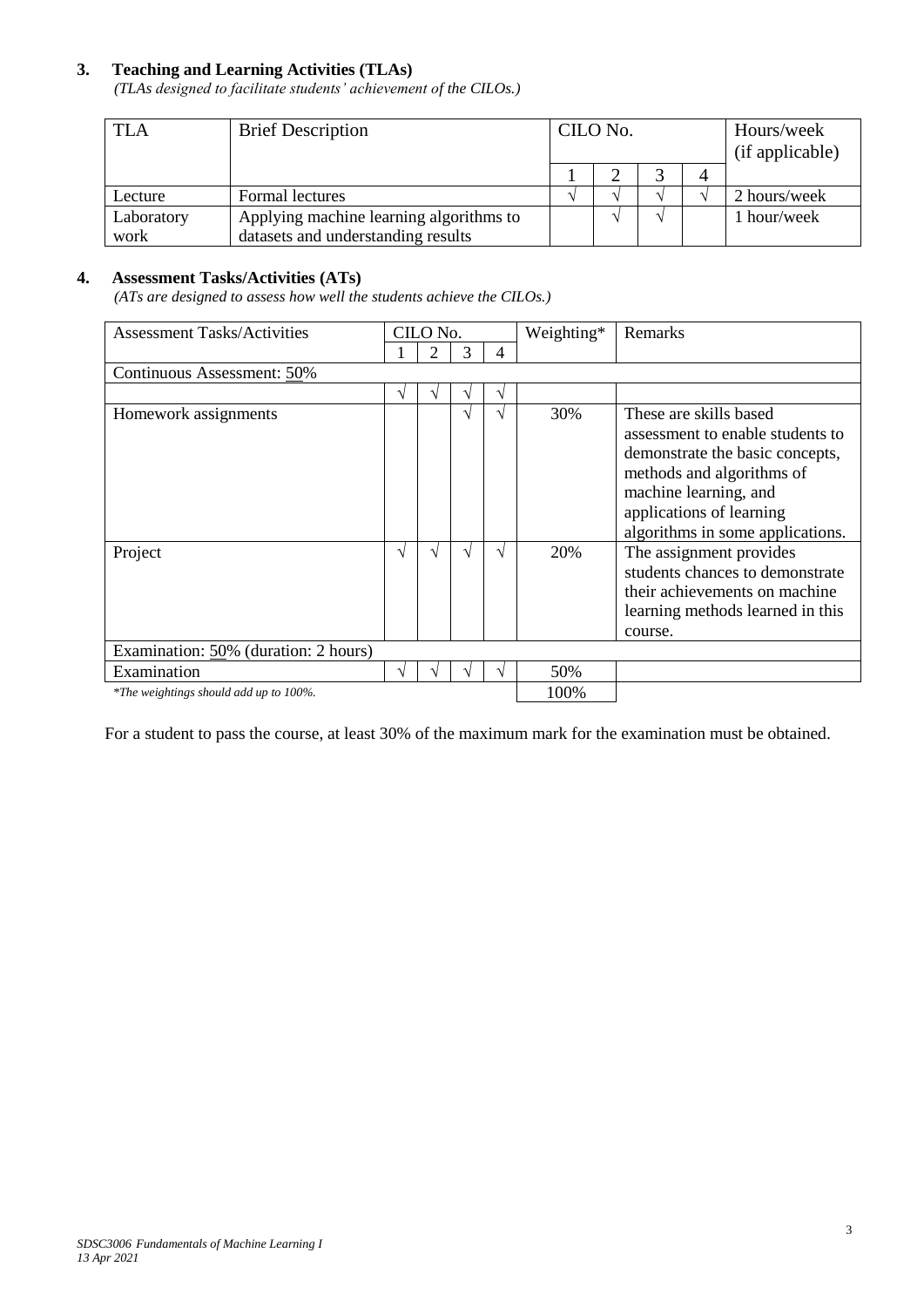## **5. Assessment Rubrics**

*(Grading of student achievements is based on student performance in assessment tasks/activities with the following rubrics.)*

| <b>Assessment Task</b>  | Criterion                                                                                                       | Excellent     | Good          | Fair          | Marginal     | Failure                                    |
|-------------------------|-----------------------------------------------------------------------------------------------------------------|---------------|---------------|---------------|--------------|--------------------------------------------|
|                         |                                                                                                                 | $(A+, A, A-)$ | $(B+, B, B-)$ | $(C+, C, C-)$ | (D)          | (F)                                        |
| Homework<br>assignments | Ability to learn the basic concepts and apply methods and<br>algorithms of machine learning.                    | High          | Significant   | Moderate      | <b>Basic</b> | Not even<br>reaching<br>marginal<br>levels |
| Project                 | Ability to apply methods and algorithms of machine<br>learning to solve practical problems and present results. | High          | Significant   | Moderate      | <b>Basic</b> | Not even<br>reaching<br>marginal<br>levels |
| Examination<br>3.       | Ability to solve learning tasks using machine learning<br>methods.                                              | High          | Significant   | Moderate      | <b>Basic</b> | Not even<br>reaching<br>marginal<br>levels |